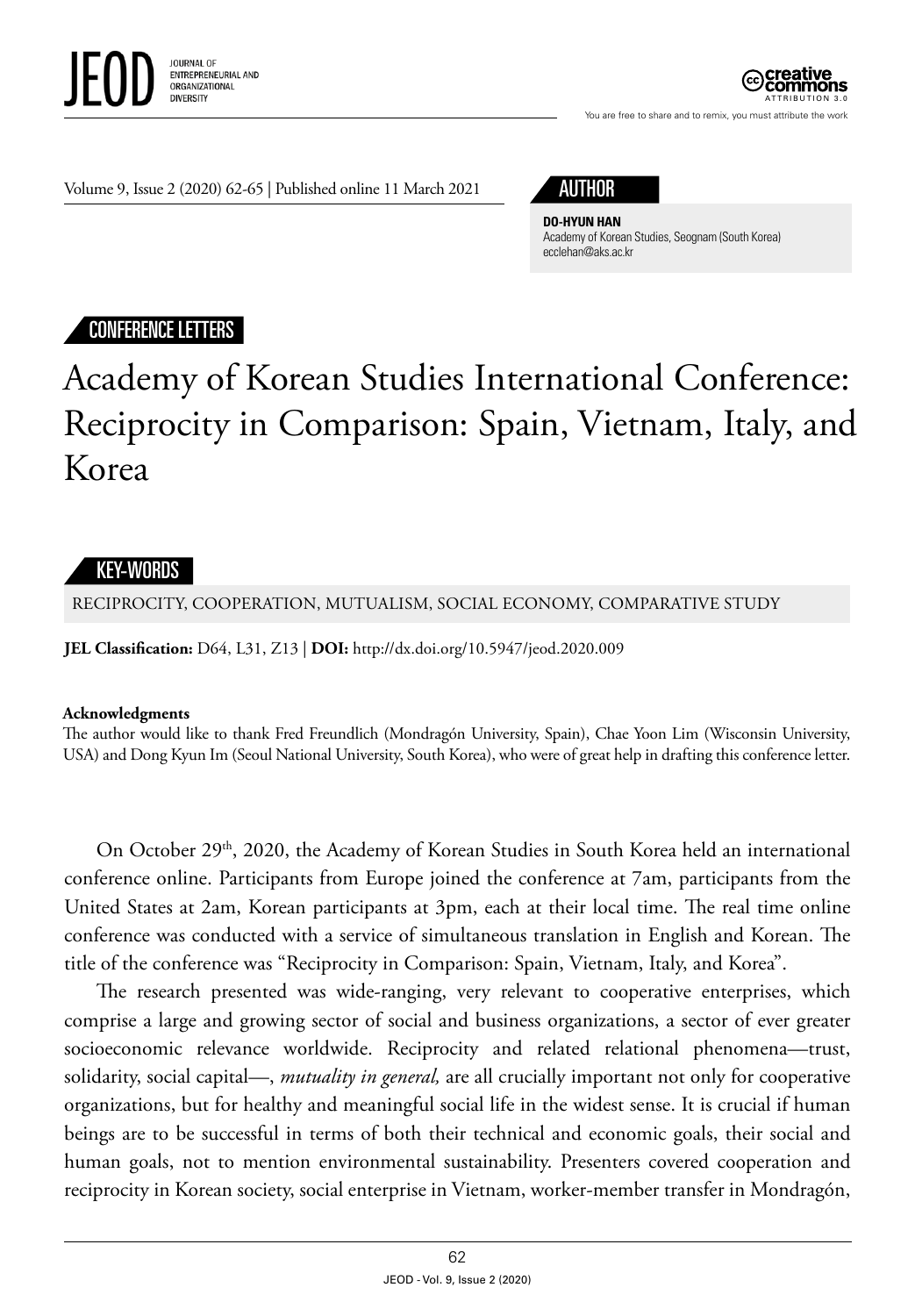cooperative governance in Italy and the history of a cooperative and ecological movement in Korea.

The first panel had three presentations. Imanol Basterretxea and Josu Santos (University of the Basque Country, Spain) presented on the different labor flexibility measures adopted by Mondragón cooperatives in times of crises. Mondragón cooperatives have always offered an almost 100% job security to its working members in exchange of labor flexibility. Worker-owners accept working time flexibility, in the form of reduced working hours when demand goes down and recovering those hours when demand goes up again, or even working non-paid extra hours. Worker owners also vote for wage reductions in times of crises and also adopt measures of functional flexibility, through the relocation of redundant members in cooperatives in crisis to those in need of workforce. Their work analyzes how this reciprocity issue of job security in exchange of flexibility can suffer different breakdowns and limitations, and how different stakeholders can resist the adoption of labor flexibility measures.

Silvia Sacchetti and Ermanno Tortia (University of Trento, Italy) shed light on the complexity in the motives of members in cooperatives and their relationship with the incentives offered by organizations. Using rich survey data of Italian social cooperatives, they show that the members are driven by their strong collective and non-monetary motives when they join the organizations. It is a good thing, therefore, that the cooperatives put great emphasis on non-material incentives in their rules and organizational designs. The members, however, cannot survive on their ideals alone and monetary incentives become increasingly more important for sustaining their commitments. The findings highlight the importance of institutional designs that reflect this complex and dynamic nature of what motivates cooperative members.

Esther Horat (University of Zurich, Switzerland) presented research based on her ongoing fieldwork in Vietnam, revealing multiple complexities in Vietnam's fast-growing sector of social enterprise, starting with what "social" means in social enterprise. Vietnam is one of only a few countries in Southeast Asia that has codified social entrepreneurship into law. Vietnamese social entrepreneurs she interviewed conceptualize the "social" nature of their enterprises in terms of their own moral commitments, whereas the government focuses on their impacts that can be standardized and measured. She argues that if we want to understand what makes social enterprises "social" in Vietnam, the answer does not primarily lie in them trying to solve social problems, but in their moral reasoning of "doing good".

Together, these studies highlight multiple dimensions of complexity in cooperatives and social enterprises arising from the interplay between individual members, entrepreneurs and managers, markets, and the government. Harvard Economist Dani Rodrik once said that the correct answer to almost any question in economics (and social science in general, of course) is that "it depends"; that it depends on some critical features of the real-world context. These three presentations unquestionably contribute to our understanding of the scope of the conditions on which the success of social cooperatives and enterprises critically depends.

The reality of cooperatives and social enterprise, needless to say, is more complex than their ideals. The main task of scholars then is to examine them in their full complexity, not just their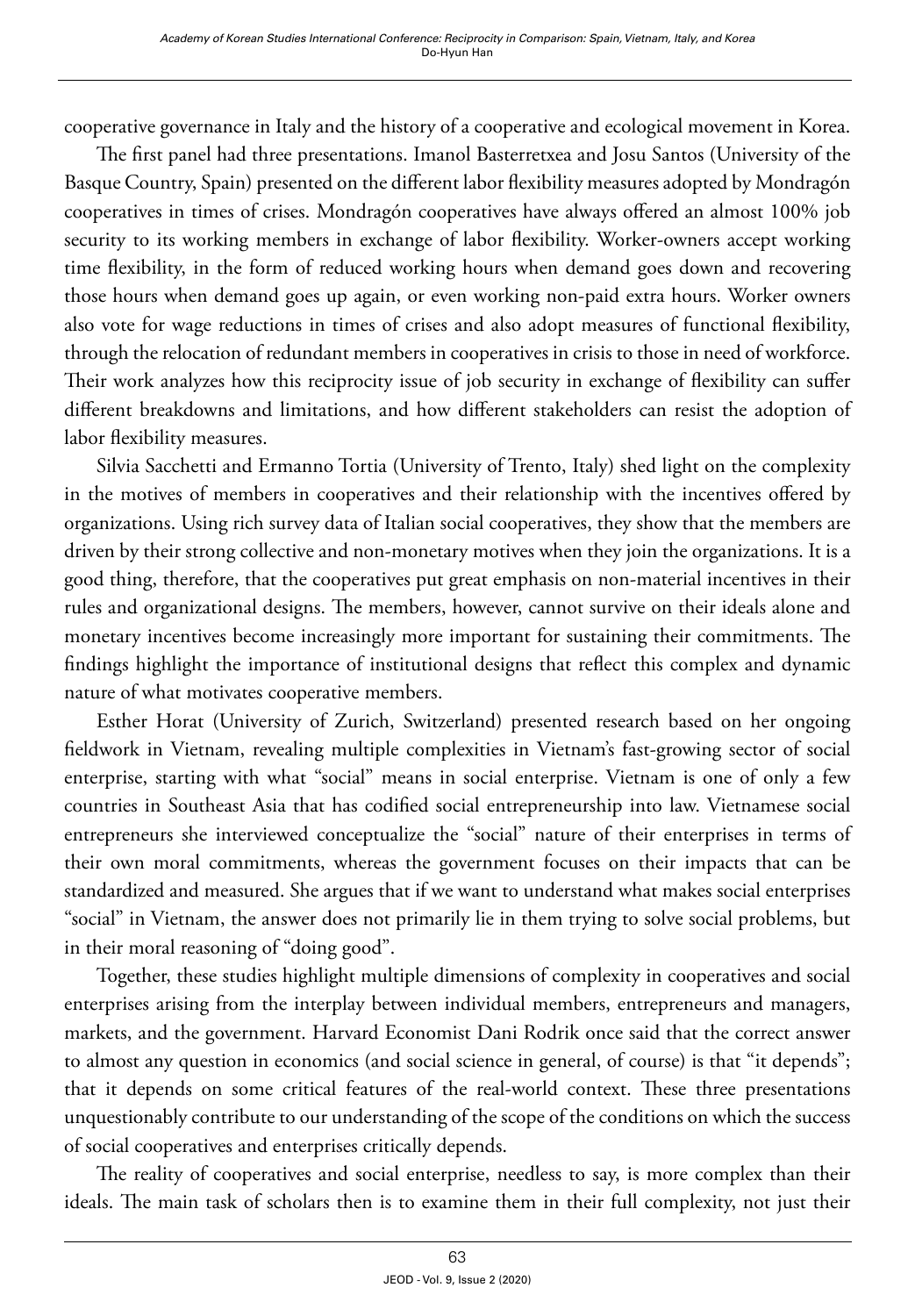"real utopian" ideals, nor their limitations and failures. The three presentations of the first session effectively highlight some of these complexities.

The second part had two presentations.

First, So Nam Kim (National Institute of Korean History, South Korea) presented on the history of a special group in Korea's cooperative movements. The paper discussed a series of historical events from the formation of the Wonju group. The Wonju Group played one of the most important roles for democratization movements in the country. It led the so-called "life movement" of the 1980s and to the Hansalim consumer movement, thereby playing a leading role in Korea's new social movements such as environmental movement, peace movement, rural-urban solidarity movement, anti-nuclear movement, and consumer cooperative movement. Wonju is a famous city as a representative place where religious social participation activities were actively carried out in the community since the 1960s. The Catholic Church played a key role in democratization of society. The city also produced local "new society" philosophers, such as Il Soon Jang and Ji Ha Kim, who developed a local philosophy based on local religion *Donghak* (Eastern Learning) and Taoism. The presenter showed the overview of the local history based on his thick monograph on the Wonju Group.

Second, Chae Yoon Lim (University of Wisconsin, USA) and Dong Kyun Im (Seoul National University, South Korea) presented social survey results. As a part of the multi-year research project on reciprocity and cooperation on contemporary Korea, the interdisciplinary research team led by Do-Hyun Han (Academy of Korean Studies, South Korea) has designed and conducted several surveys to examine the norms and practices of reciprocity, cooperation, and social trust in contemporary Korea. Even though many past surveys in Korea had examined some aspects of these norms and practices, there had been no comprehensive survey that would allow researchers to systematically study the relationship between them. Measures scattered in different surveys also make it difficult to track trends over time. One of the main goals of the research team was to develop a comprehensive survey with wide range of measures on the norms of reciprocity and trust and cooperative practices in one place—similar to the Social Capital Community Benchmark Survey in the United States and which can also be repeated so that researchers can track the trends in the fast-changing Korean society. Therefore, each year's survey contains a number of "core" items measuring social trust, reciprocal norms, and formal and informal participation in civic and community activities. In addition, each year has a special focus. The 2018 survey, for example, included a number of questions to explore how emotional experiences of social interactions in daily life are related to the radius of social trust and the sense of social solidarity. In 2019, the survey focused on how the fast-growing number of single-households in Korea could shape the future of reciprocal norms and cooperative behaviors. In 2020, the team conducted three large surveys, including a survey of employees in social cooperatives and social enterprises. The survey data has already produced some interesting findings. For example, in a paper recently published in *Social Indicators Research*, two members of the research team (Dong-Kyun Im and Chaeyoon Lim) used the 2018 survey data to show that Koreans have a narrow trust radius and that the radius is negatively related to individualistic value orientations, findings that contradict the research mostly based on European countries. A working